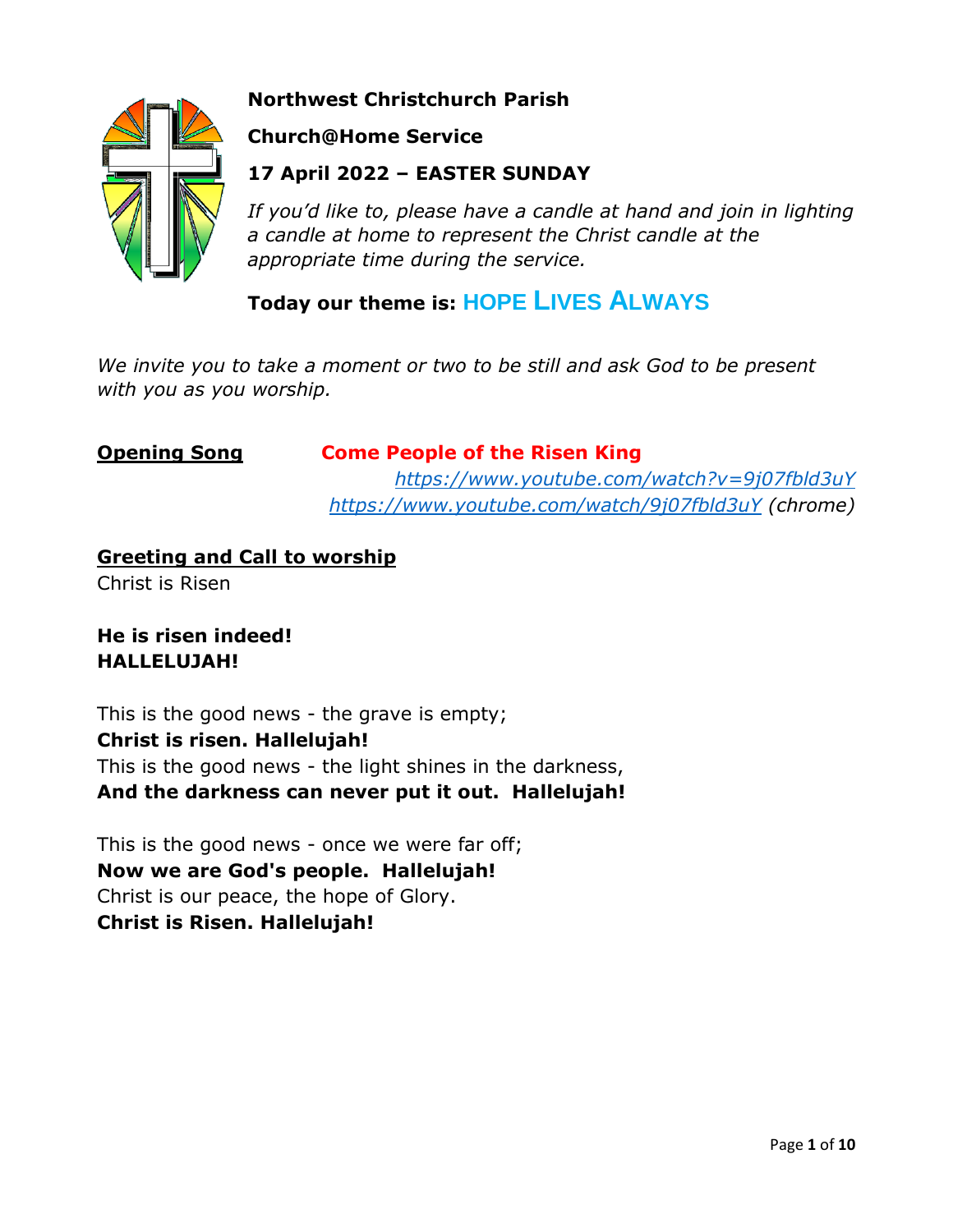# **Opening Prayer**

O living Lord,

On the first Easter Day You stood in the midst of Your disciples

as the conqueror of sin and death and spoke to them your peace.

Come to us, we pray, in Your risen power and make us glad with Your presence, and so breathe Your Holy Spirit into our hearts that we may be strong to serve You and spread abroad Your good news, for the glory of Your great name. Amen

# **Lighting the Christ Candle**

The Risen Christ lives today!

**We are witnesses to these things.**

We sing praise to God who is with us always.

# **May the Light of Christ, drive all darkness from our hearts and minds! Amen!**

### **Song Glory in the Highest**

*(sorry no video but feel free to either sing or read the words below)*

Glory in the highest to the God of heaven! Peace to all Your people through the earth be given! Mighty God and Father, thanks and praise we bring, Singing alleluia to our heavenly King; Singing alleluia to our heavenly King.

Jesus Christ is risen, God the Father's Son! With the Holy Spirit, You are Lord alone! Lamb once killed for sinners, all our guilt to bear, Show us now Your mercy, now receive our prayer; Show us now Your mercy, now receive our prayer.

Christ the world's true Saviour, high and holy one, Seated now and reigning from Your Father's throne: Lord and God, we praise You! Highest heaven adores: In the Father's glory, all the praise be Yours; In the Father's glory, all the praise be Yours!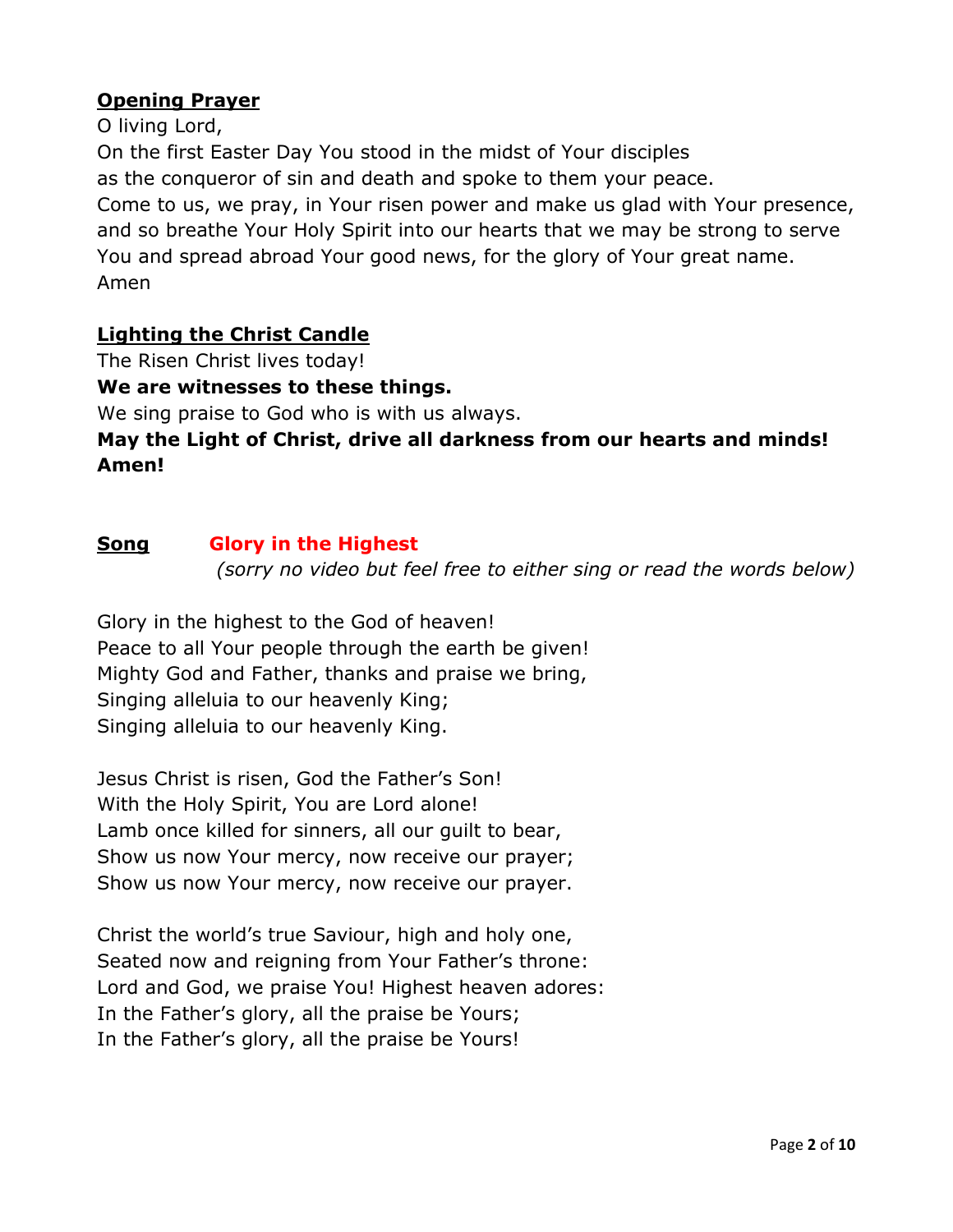# **Confession and forgiveness**

*We still our hearts and minds as we come to a time of repentance and forgiveness*

*Time of silence*

Holy God resurrection is not what we expect in our world. On the face of things, life seems to be under threat... our earth is grieving, our families are fracturing, our nations are at war, and the light of our hope is growing dim. **We need the stone to be rolled away again.**

**Forgive us,** where we failed to honour and preserve life in all its diversity and glory:

**Forgive us,** where we have allowed riches and recognition to become more important than relationships:

**Forgive us,** for exalting our needs and desires over those of others,

**Forgive us,** and all who have grown blind to all the signs of resurrection that beckon us still.

**We need the stone to be rolled away again; we need life to break out within us again; we need love to consume us again. Resurrect us today, O Lord, and make us agents of Your life wherever dying and grief hold sway. In your Holy name. Amen.**

In Christ who conquered sin and death- we are forgiven. Know the power of the resurrection at work in us. Let us be at Peace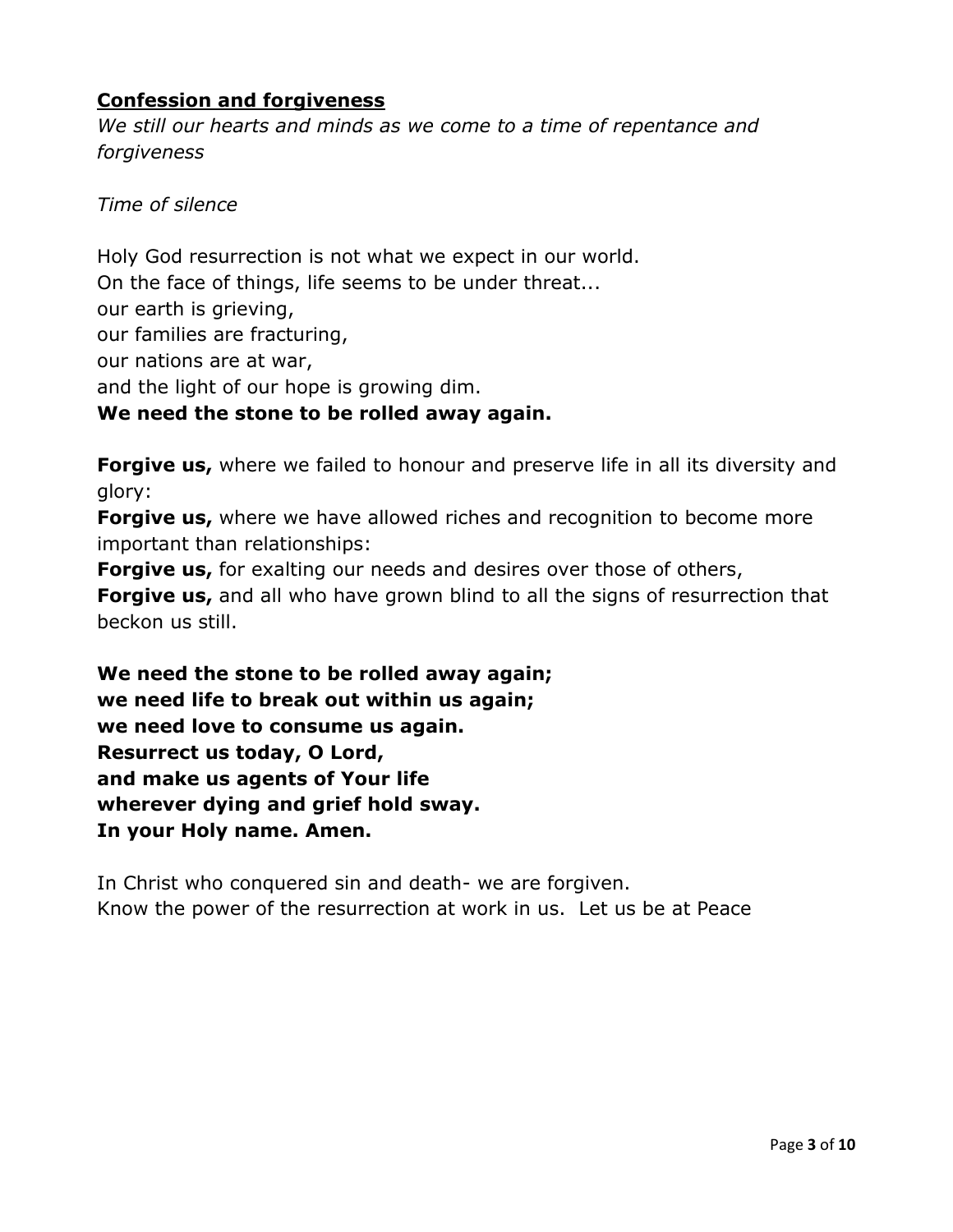**Sentence & Prayer** The Lord is risen indeed, alleluia!

## **Prayer**

**God of Glory, fill Your Church with the power that flows from Christ's resurrection; that in the midst of this sinful world, it may signal the beginning of a renewed humanity, raised to new life with Christ; who lives and reigns with You and the Holy Spirit, one God, forever and ever, Amen.**

*We invite you to take some time to remember God's goodness and resurrection power in us.* 

### **Ministry of the Word**

#### **1st Reading Acts 10:34-43**

**<sup>34</sup>** Then Peter began to speak to them: "I truly understand that God shows no partiality, **<sup>35</sup>** but in every nation anyone who fears him and does what is right is acceptable to him. **<sup>36</sup>** You know the message he sent to the people of Israel, preaching peace by Jesus Christ—he is Lord of all. **<sup>37</sup>** That message spread throughout Judea, beginning in Galilee after the baptism that John announced: **<sup>38</sup>** how God anointed Jesus of Nazareth with the Holy Spirit and with power; how he went about doing good and healing all who were oppressed by the devil, for God was with him. **<sup>39</sup>** We are witnesses to all that he did both in Judea and in Jerusalem. They put him to death by hanging him on a tree; **<sup>40</sup>** but God raised him on the third day and allowed him to appear, **<sup>41</sup>** not to all the people but to us who were chosen by God as witnesses, and who ate and drank with him after he rose from the dead. **<sup>42</sup>** He commanded us to preach to the people and to testify that he is the one ordained by God as judge of the living and the dead. **<sup>43</sup>** All the prophets testify about him that everyone who believes in him receives forgiveness of sins through his name."

Hear what the Spirit is saying to the Church.

### **Thanks be to God.**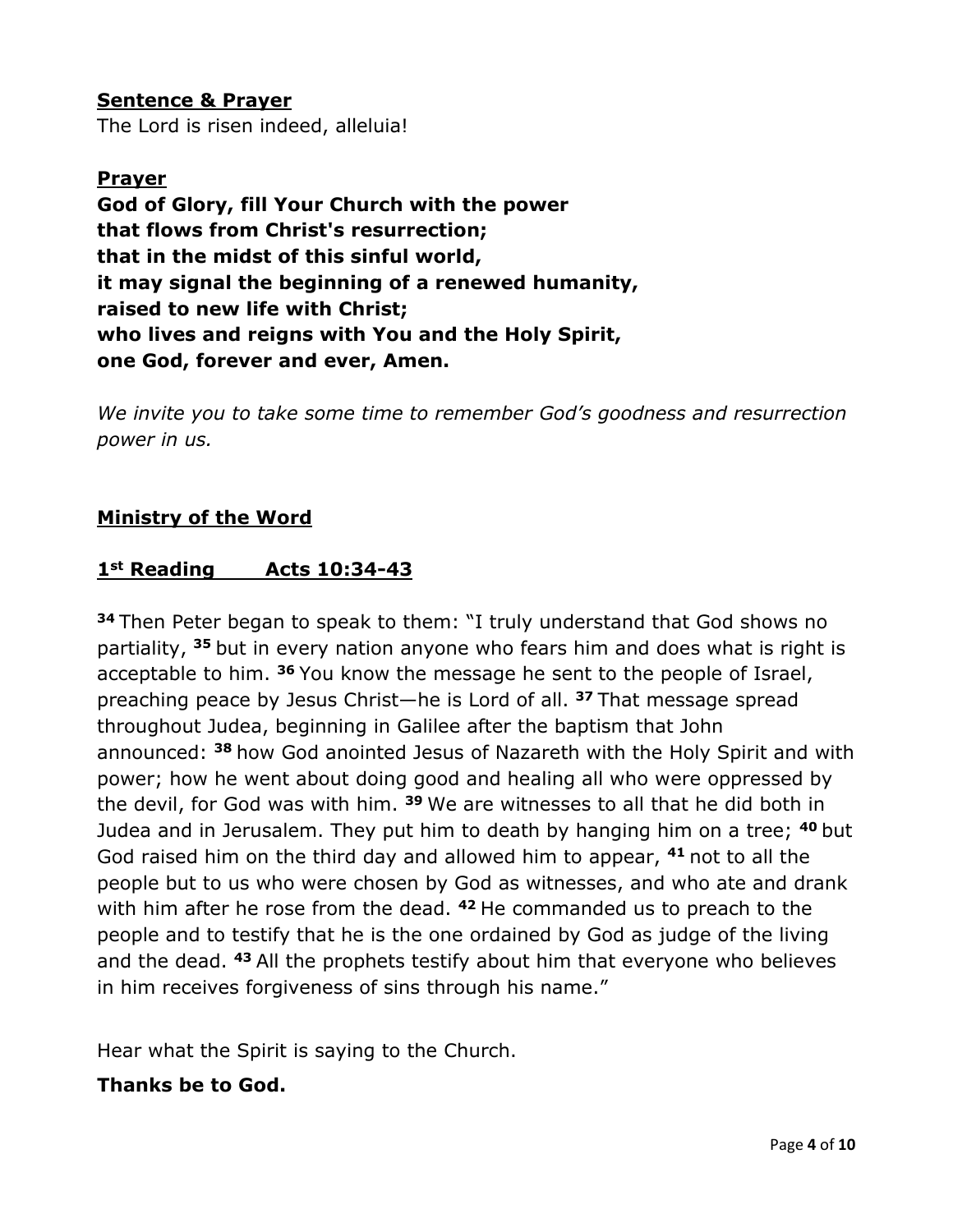**<sup>1</sup>**Early on the first day of the week, while it was still dark, Mary Magdalene came to the tomb and saw that the stone had been removed from the tomb. **<sup>2</sup>** So she ran and went to Simon Peter and the other disciple, the one whom Jesus loved, and said to them, "They have taken the Lord out of the tomb, and we do not know where they have laid him." **<sup>3</sup>** Then Peter and the other disciple set out and went toward the tomb. **<sup>4</sup>** The two were running together, but the other disciple outran Peter and reached the tomb first. **<sup>5</sup>** He bent down to look in and saw the linen wrappings lying there, but he did not go in. **<sup>6</sup>** Then Simon Peter came, following him, and went into the tomb. He saw the linen wrappings lying there, **<sup>7</sup>** and the cloth that had been on Jesus' head, not lying with the linen wrappings but rolled up in a place by itself. **<sup>8</sup>** Then the other disciple, who reached the tomb first, also went in, and he saw and believed; **<sup>9</sup>** for as yet they did not understand the scripture, that he must rise from the dead. **<sup>10</sup>** Then the disciples returned to their homes.

**<sup>11</sup>** But Mary stood weeping outside the tomb. As she wept, she bent over to look<sup>[\[a\]](https://www.biblegateway.com/passage/?search=john+20&version=NRSV#fen-NRSV-26868a)</sup> into the tomb; <sup>12</sup> and she saw two angels in white, sitting where the body of Jesus had been lying, one at the head and the other at the feet. **<sup>13</sup>** They said to her, "Woman, why are you weeping?" She said to them, "They have taken away my Lord, and I do not know where they have laid him." **<sup>14</sup>** When she had said this, she turned around and saw Jesus standing there, but she did not know that it was Jesus. **<sup>15</sup>** Jesus said to her, "Woman, why are you weeping? Whom are you looking for?" Supposing him to be the gardener, she said to him, "Sir, if you have carried him away, tell me where you have laid him, and I will take him away." **<sup>16</sup>** Jesus said to her, "Mary!" She turned and said to him in Hebrew,[\[b\]](https://www.biblegateway.com/passage/?search=john+20&version=NRSV#fen-NRSV-26873b) "Rabbouni!" (which means Teacher). **<sup>17</sup>** Jesus said to her, "Do not hold on to me, because I have not yet ascended to the Father. But go to my brothers and say to them, 'I am ascending to my Father and your Father, to my God and your God.'" **<sup>18</sup>** Mary Magdalene went and announced to the disciples, "I have seen the Lord"; and she told them that he had said these things to her.

This is the Gospel of Christ. **Praise to Christ, the Word.**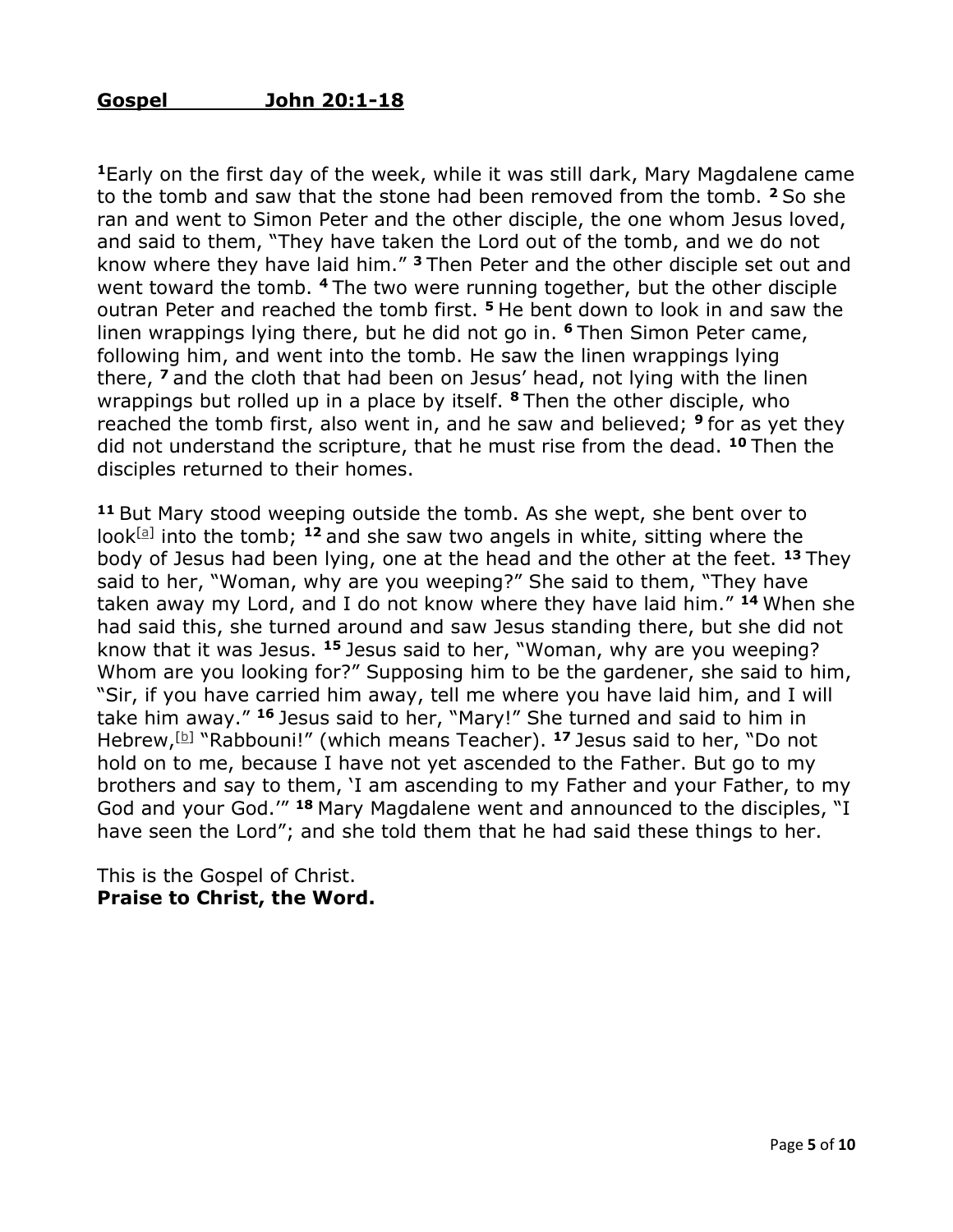#### **Response Song Christ our Hope in Life and Death**

*<https://www.youtube.com/watch?v=OibIi1rz7mw> <https://www.youtube.com/watch/OibIi1rz7mw> (chrome)*

## **Prayers of the People** *(Wilhelmina)*

Alleluia to our God, who has given us the victory. Alleluia to our God, who has broken the power of death Alleluia to our God, who has defeated the depths of darkness. Alleluia to our God, who has triumphed over evil. Alleluia to our God, who has won for us life eternal. In love we give ourselves to you, holy Lord. In joy we worship you, mighty Son of the Father. In you is our hope, O Christ, who died and now is risen and lives with the Father and the Holy Spirit one God for ever and ever Amen

Let the whole church rejoice, in city and in open country,

in this land and throughout the world, for Christ is risen.

Let each congregation and fellowship rejoice,

let each heart and mind rejoice, for Christ is risen.

O Lord may we and the whole church rejoice in your victory, Let us proclaim the Good news that death is defeated, we are set free and Christ has won for us the victory. May we reflect your glory and the power of your resurrection.

Lord may we know you........**and the power of your resurrection**

We pray for all who are struggling for peace. We pray for war torn cities in Ukraine and other countries. We pray for the millions of refugees and internally displaced people; for peoples and countries who have suffered greatly from natural disasters. We pray for all who are longing for new hope and new life; for all who are seeking to rebuild communities and lives, all who are bringing new life and courage to people who are oppressed.

Lord may we know you.......**and the power of your resurrection**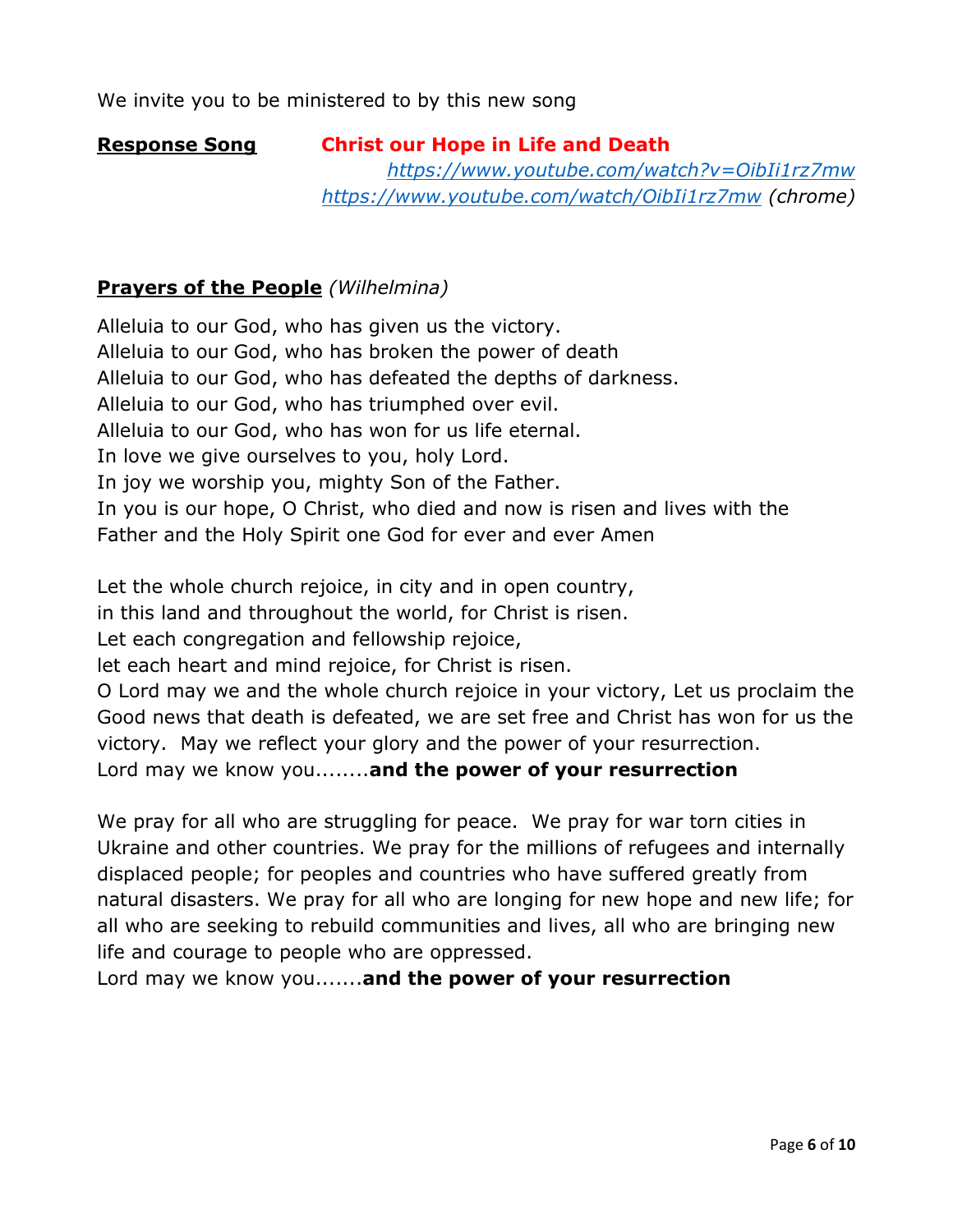Let the power of the resurrection be known in our homes. May relationships be strengthened and restored. May hurts be healed and well-being restored. We pray for precious children all around the world - that you would help us to do all we can to protect them and give them the start in life that all children deserve to keep them healthy and help them to overcome trauma esp. in those areas where there is war or persecution. We pray for homes where there is violence and neglect.

In you O risen Lord, may hurts be healed and well-being restored Lord may we know you.......**and the power of your resurrection**

We pray that this Easter many will find hope in you, many will be searching for the truth.

We pray that many who have lost hope or walk in darkness will see the light and turn to you.

We pray for the chronically ill, those who live with pain day by day, those who are terminally ill, for all distressed and disturbed people - may they find peace in their hearts.

We pray for all who have lost loved ones through Covid or other reasons - will you help them in their grief and ease their sorrow. We remember Anne Bowes who is now with you and pray for comfort for her family.

Lord may we know you......**and the power of your resurrection.**

### **The Lord's Prayer**

Our Father in heaven Holy be Your name Your kingdom come Your will be done On earth as in heaven Give us today our daily bread Forgive us our sins As we forgive those who sin against us Save us from the time of trial But deliver us from evil For the kingdom the pow'r and the glory Are Yours now and forever Amen

### **Peace**

The peace of the Risen Christ be with us all.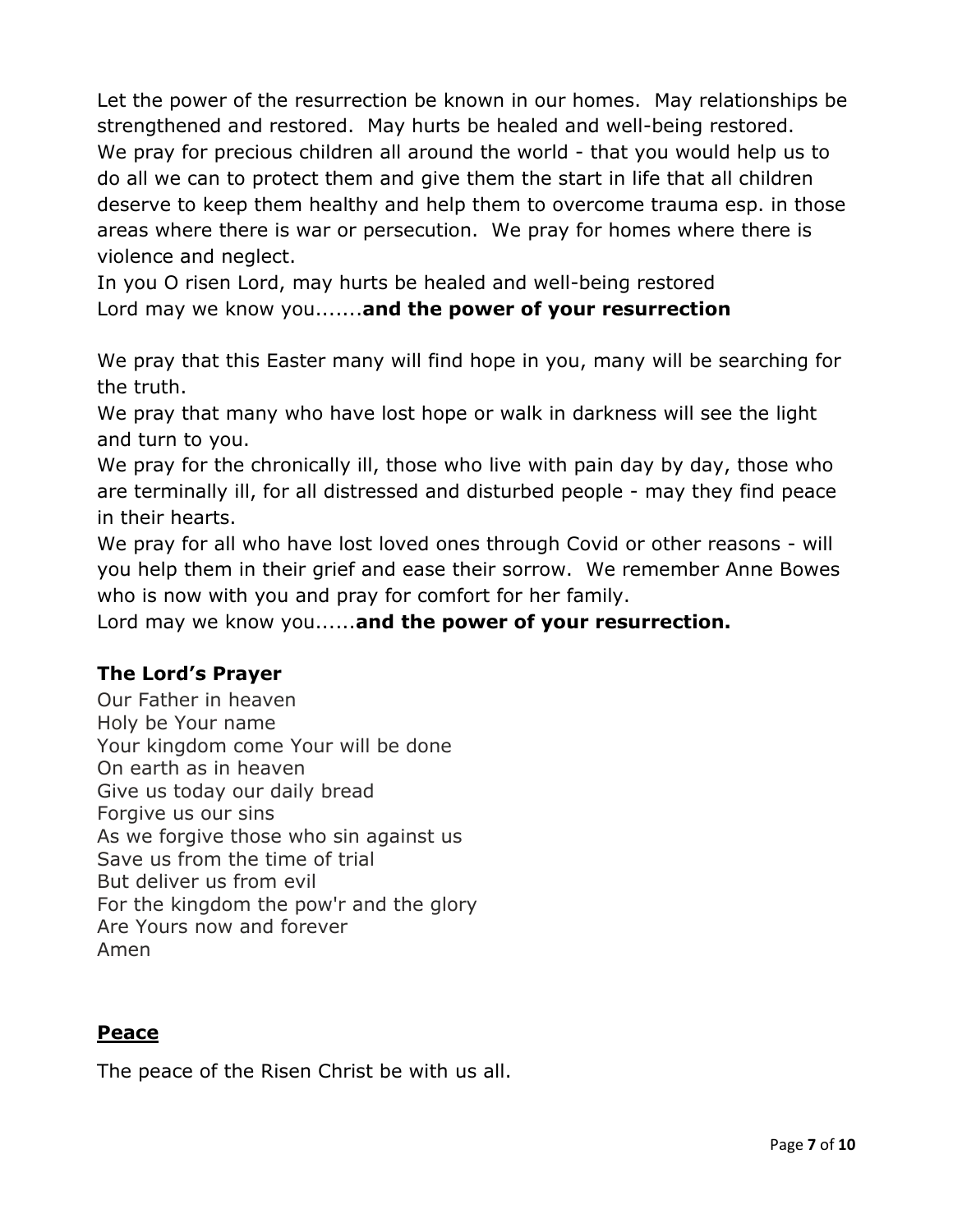#### **Song Jesus Christ is Risen today**

*[https://www.youtube.com/watch?v=jwwO\\_WEnVwU](https://www.youtube.com/watch?v=jwwO_WEnVwU) [https://www.youtube.com/watch/jwwO\\_WEnVwU](https://www.youtube.com/watch/jwwO_WEnVwU) (chrome)*

#### **Additional Prayers**

Christ is risen! **He is risen indeed!**

Let's celebrate this irrepressible life; let's open our hearts to the joy and wonder of infinite possibility, of unquenched hope, of eternal resurrection.

## **We celebrate, we raise our voices and our hearts in worship and thanksgiving to the God who lives.**

Resurrection happened because Christ was first prepared to die. Defying death, He refused to release His hold on life and love. All glory to You, giver of life, sufficient and full for all creation.

Accept our praises living God, for Jesus Christ the one perfect offering for the world; So, now, Lord of Life, we celebrate together, and we remember You. And we will continue to do this until resurrection has flooded the whole creation. Send your Holy Spirit on us that we may be filled with resurrection power and be renewed for your service in the world. Amen

May we be joined with You, and with one another, as one body united in resurrection life, and sharing with all of creation in Your eternal salvation. Amen.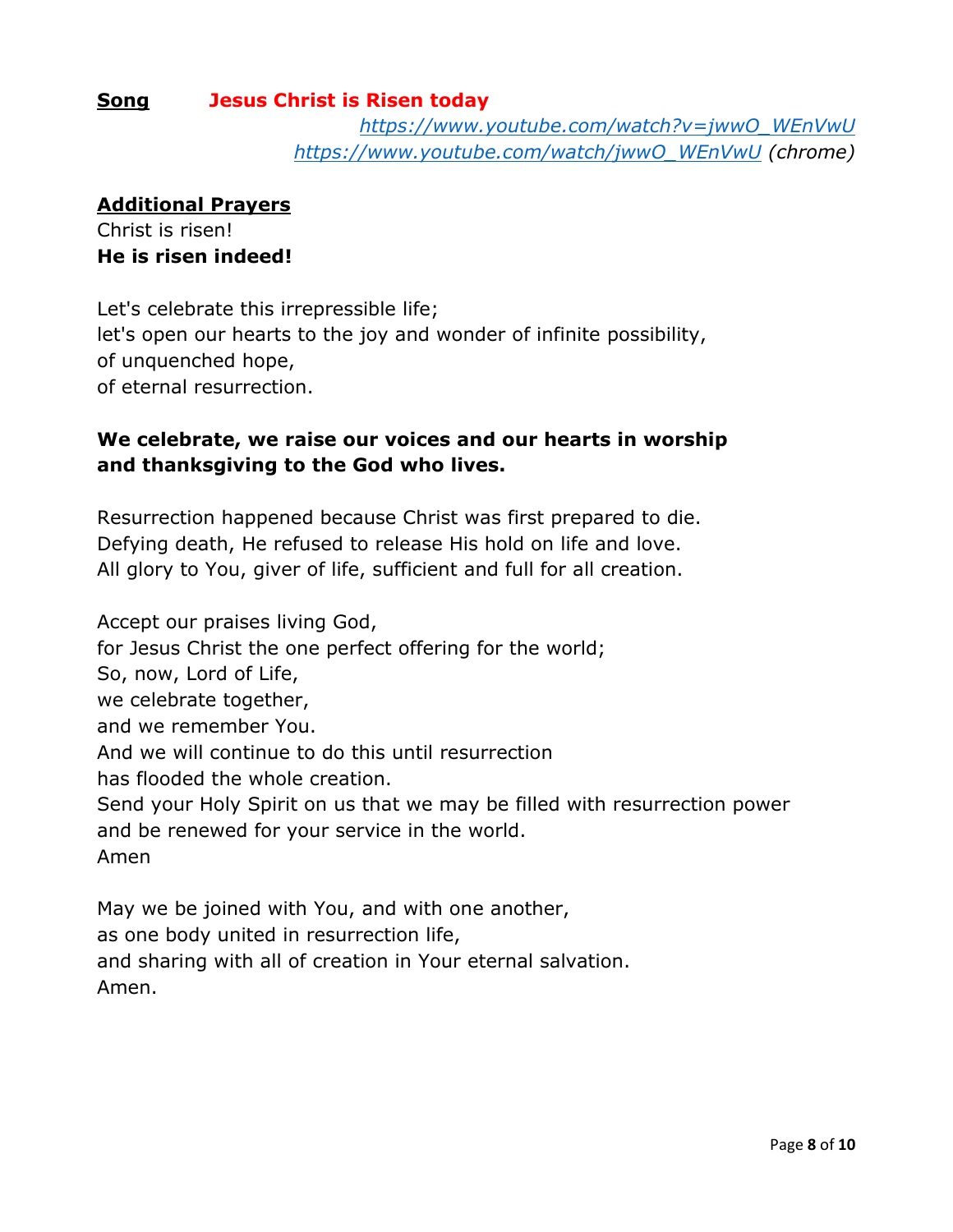**Song** *– we invite you to be ministered to by either of the following songs* **The Blood of Jesus speaks for me** 

> *<https://www.youtube.com/watch?v=nL6ia1nUwxo> <https://www.youtube.com/watch/nL6ia1nUwxo> (chrome)*

#### **or Yet not I but through Christ in me**

*<https://www.youtube.com/watch?v=DDrXNHjLK0E> <https://www.youtube.com/watch/DDrXNHjLK0E> (chrome)*

#### **Final Prayer**

You have given Yourself to us, Lord. **Now we give ourselves for others.**

You have raised us with Christ and made us a new people. **As people of the resurrection, we will serve You with joy.**

Your glory has filled our hearts. **Help us to glorify You in all things.**

### **FINAL Song Up from the Grave He arose**

*Contemporary version: [https://www.youtube.com/watch?v=h-xueC\\_HRh4](https://www.youtube.com/watch?v=h-xueC_HRh4) [https://www.youtube.com/watch/h-xueC\\_HRh4](https://www.youtube.com/watch/h-xueC_HRh4) (chrome)*

*Traditional version: <https://www.youtube.com/watch?v=9kowN2rxc0M> <https://www.youtube.com/watch/9kowN2rxc0M> (chrome)*

#### **Verse 1**

LOW IN THE GRAVE HE LAY, Jesus my saviour, Waiting the coming day, Jesus my Lord

### **Chorus**

Up from the grave he arose With a mighty triumph o'er his foes;

He arose, a victor from the dark domain, And he lives for ever With his saints to reign – He arose, he arose, Alleluia – Christ arose!

#### **Verse 2**